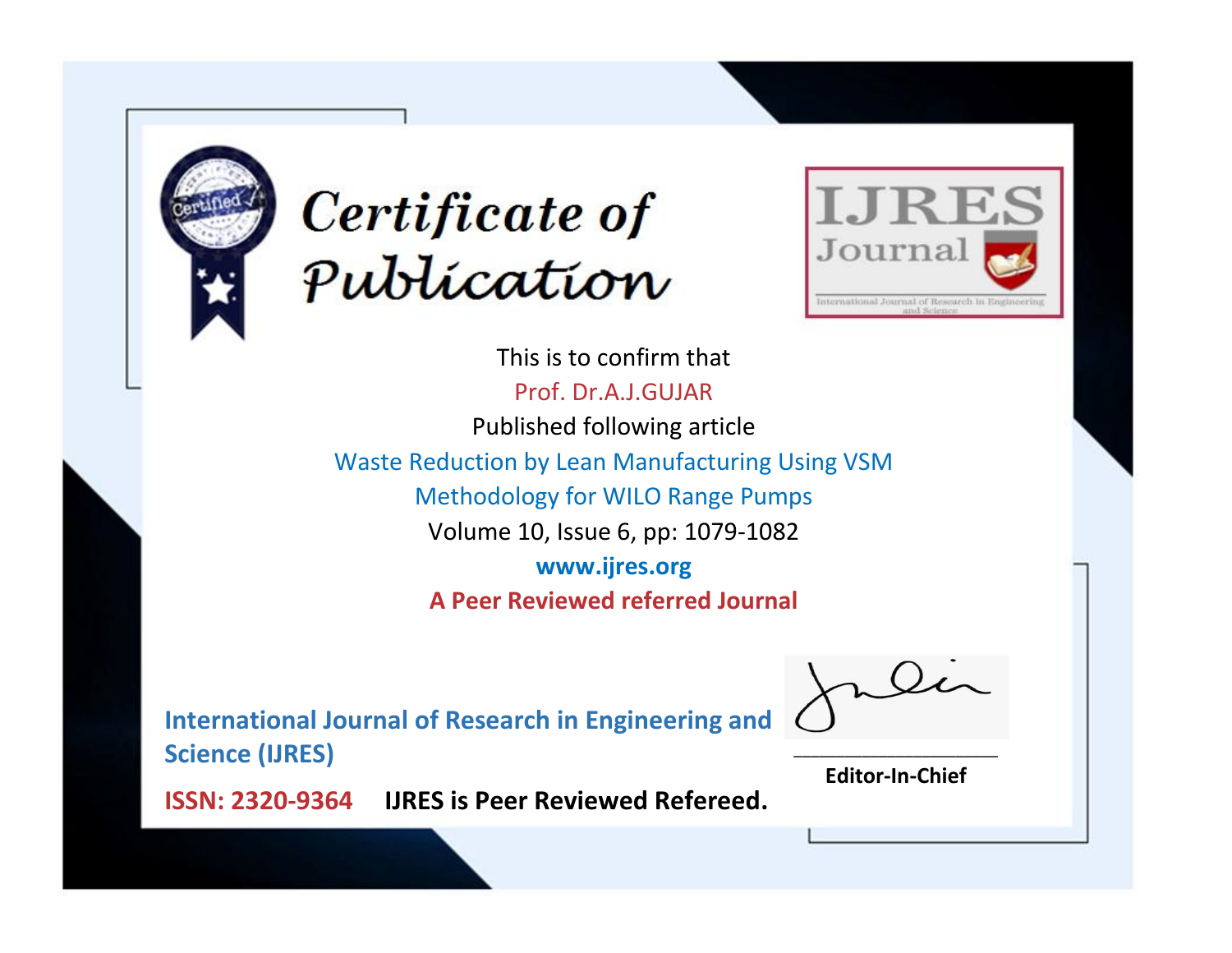



This is to confirm that Mr. ROHAN S. VASUDEV Published following article Waste Reduction by Lean Manufacturing Using VSM Methodology for WILO Range Pumps Volume 10, Issue 6, pp: 1079-1082 **www.ijres.org A Peer Reviewed referred Journal**

**International Journal of Research in Engineering and Science (IJRES)**

\_\_\_\_\_\_\_\_\_\_\_\_\_\_\_\_\_\_\_\_\_\_\_\_ **Editor-In-Chief**

**Journal.**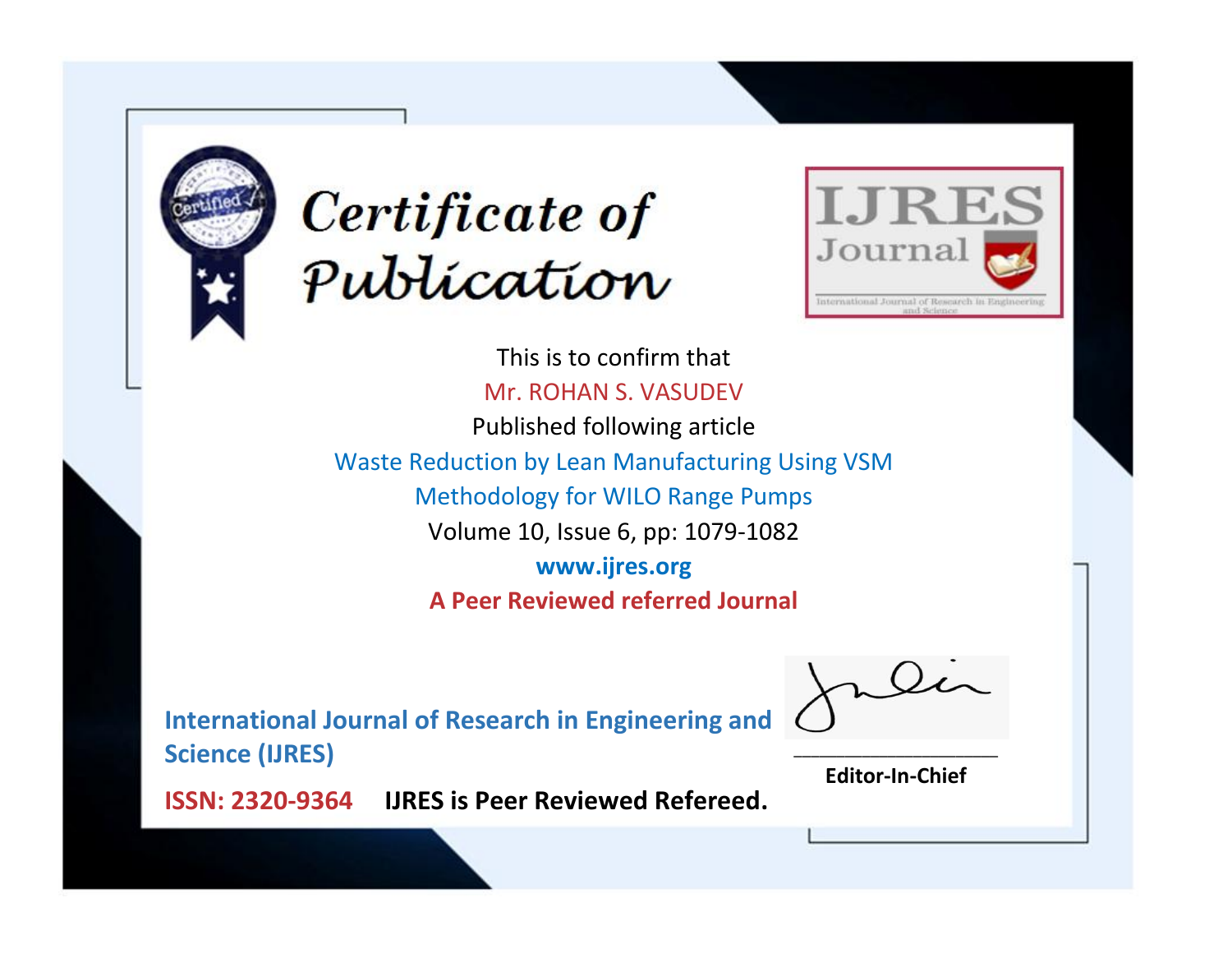



This is to confirm that Mr. SANMATI R. SAWALWADE Published following article Waste Reduction by Lean Manufacturing Using VSM Methodology for WILO Range Pumps Volume 10, Issue 6, pp: 1079-1082 **www.ijres.org A Peer Reviewed referred Journal**

**International Journal of Research in Engineering and Science (IJRES)**

\_\_\_\_\_\_\_\_\_\_\_\_\_\_\_\_\_\_\_\_\_\_\_\_ **Editor-In-Chief**

**Journal.**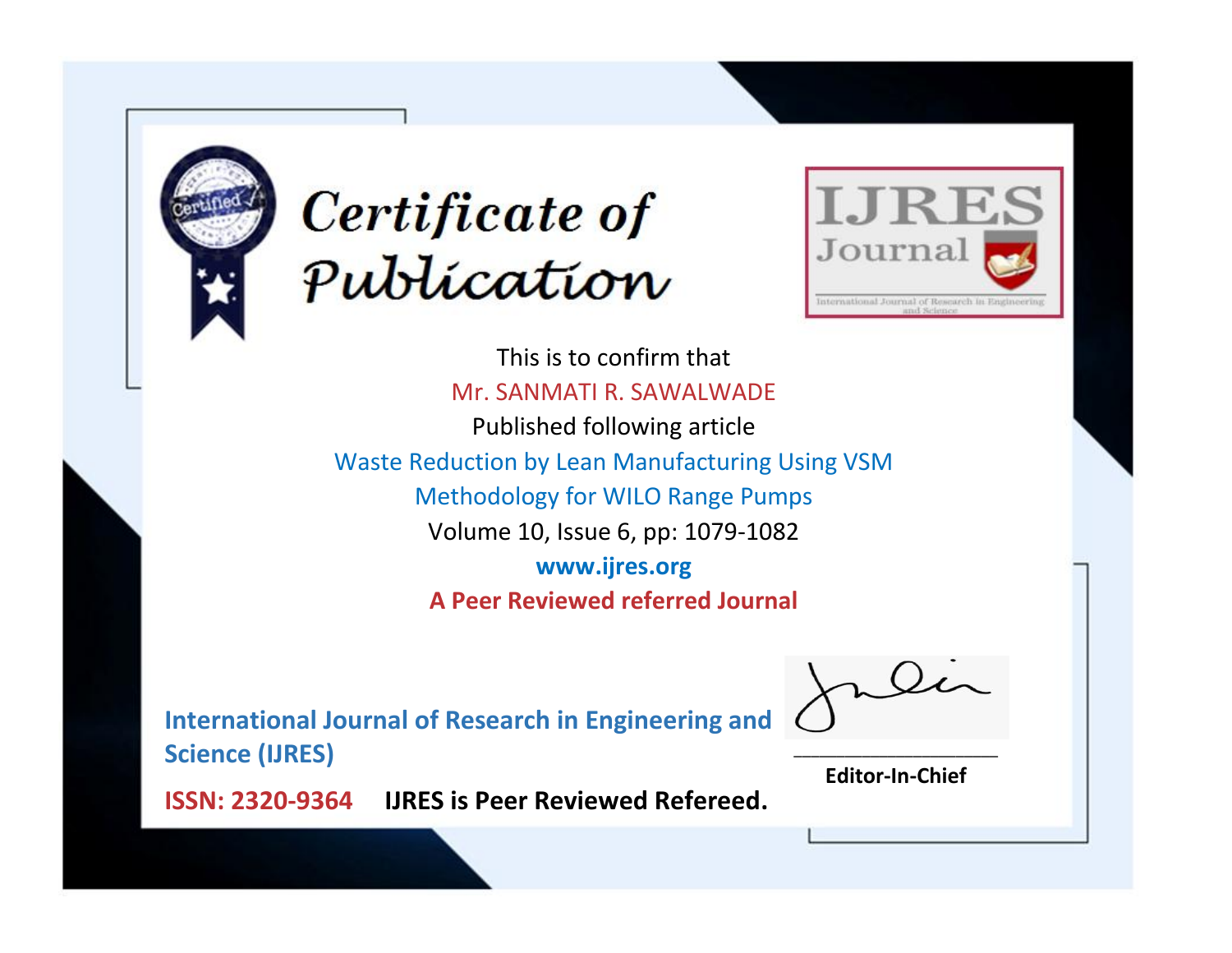



This is to confirm that Mr. AJAY B. JANKAR Published following article Waste Reduction by Lean Manufacturing Using VSM Methodology for WILO Range Pumps Volume 10, Issue 6, pp: 1079-1082 **www.ijres.org A Peer Reviewed referred Journal**

**International Journal of Research in Engineering and Science (IJRES)**

\_\_\_\_\_\_\_\_\_\_\_\_\_\_\_\_\_\_\_\_\_\_\_\_ **Editor-In-Chief**

**Journal.**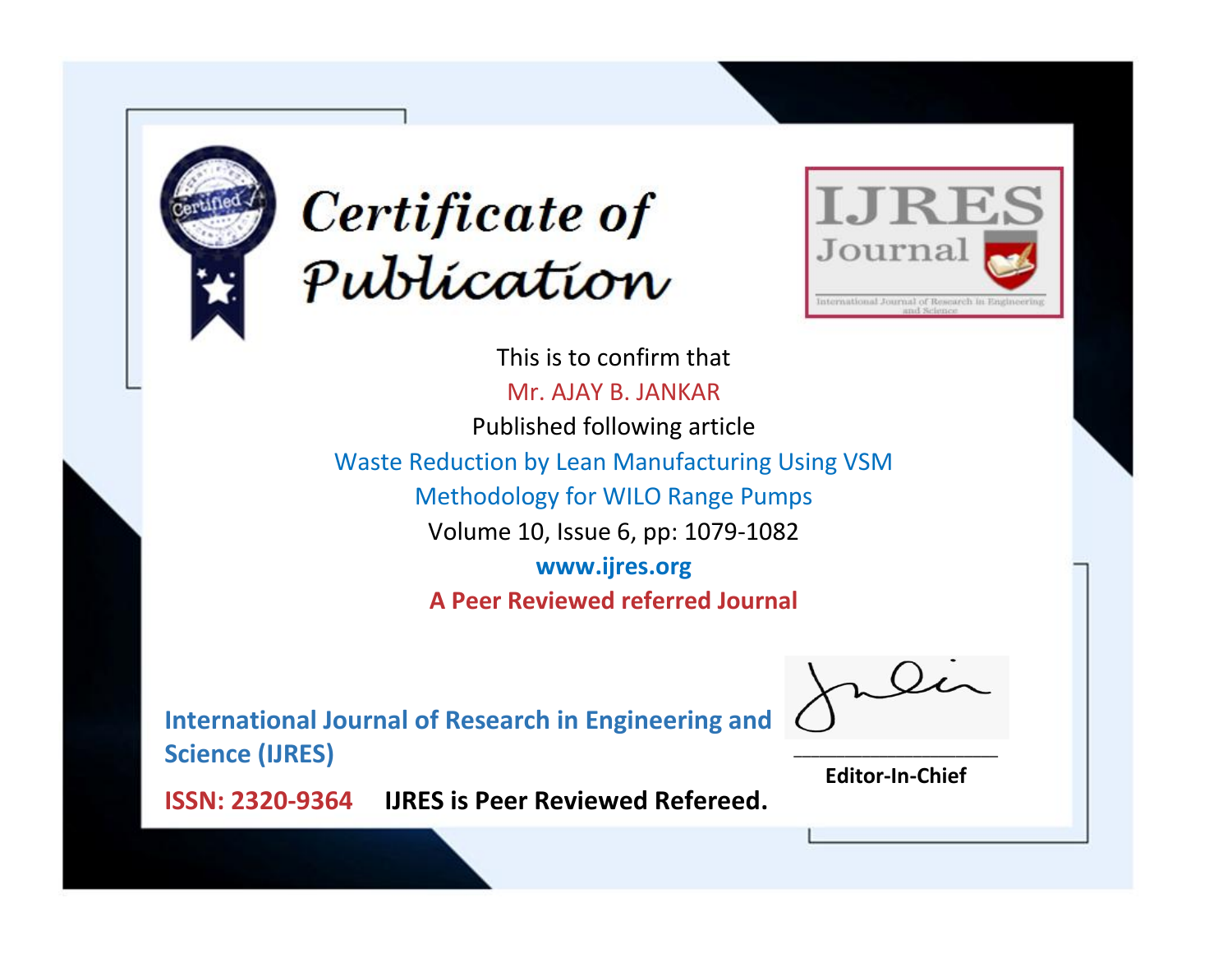



This is to confirm that Miss. ROHINI B.THAMAKE Published following article Waste Reduction by Lean Manufacturing Using VSM Methodology for WILO Range Pumps Volume 10, Issue 6, pp: 1079-1082 **www.ijres.org A Peer Reviewed referred Journal**

**International Journal of Research in Engineering and Science (IJRES)**

\_\_\_\_\_\_\_\_\_\_\_\_\_\_\_\_\_\_\_\_\_\_\_\_ **Editor-In-Chief**

**Journal.**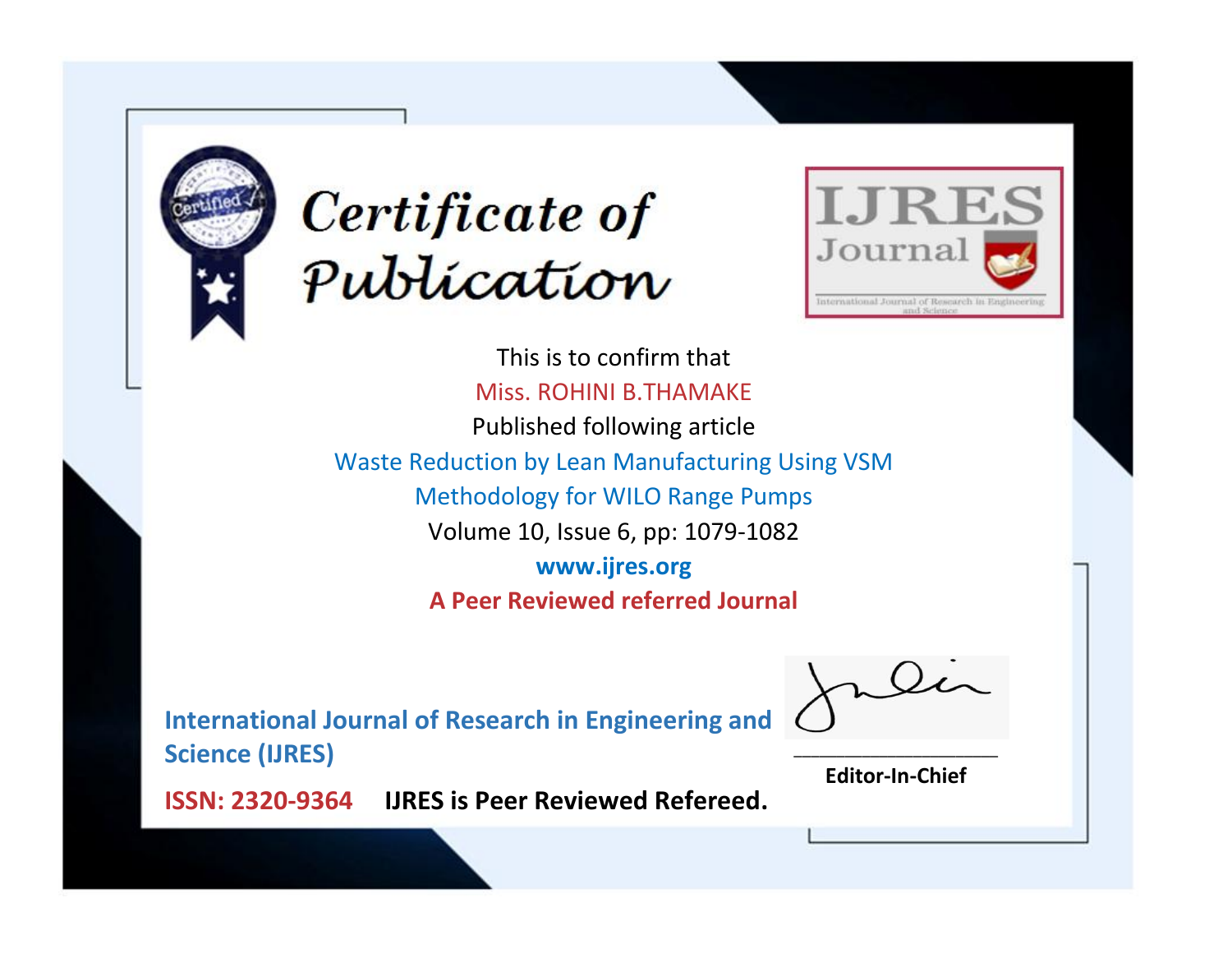



This is to confirm that Mr. ASHUTOSH M. SONAWANE Published following article Waste Reduction by Lean Manufacturing Using VSM Methodology for WILO Range Pumps Volume 10, Issue 6, pp: 1079-1082 **www.ijres.org A Peer Reviewed referred Journal**

**International Journal of Research in Engineering and Science (IJRES)**

\_\_\_\_\_\_\_\_\_\_\_\_\_\_\_\_\_\_\_\_\_\_\_\_ **Editor-In-Chief**

**Journal.**